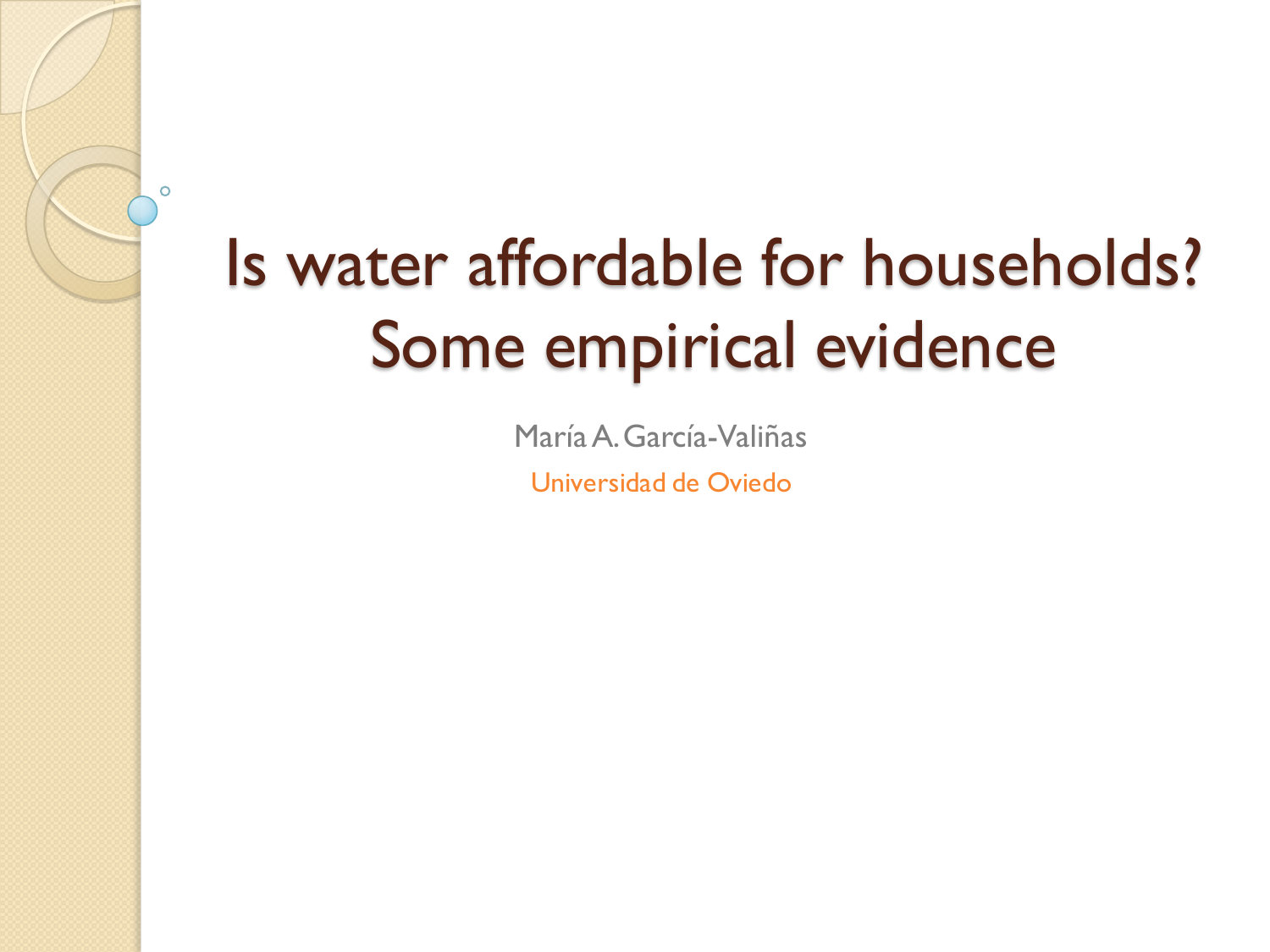

# **Outline**

- Introduction
- Making water affordable
- **Measuring affordability**
- Future research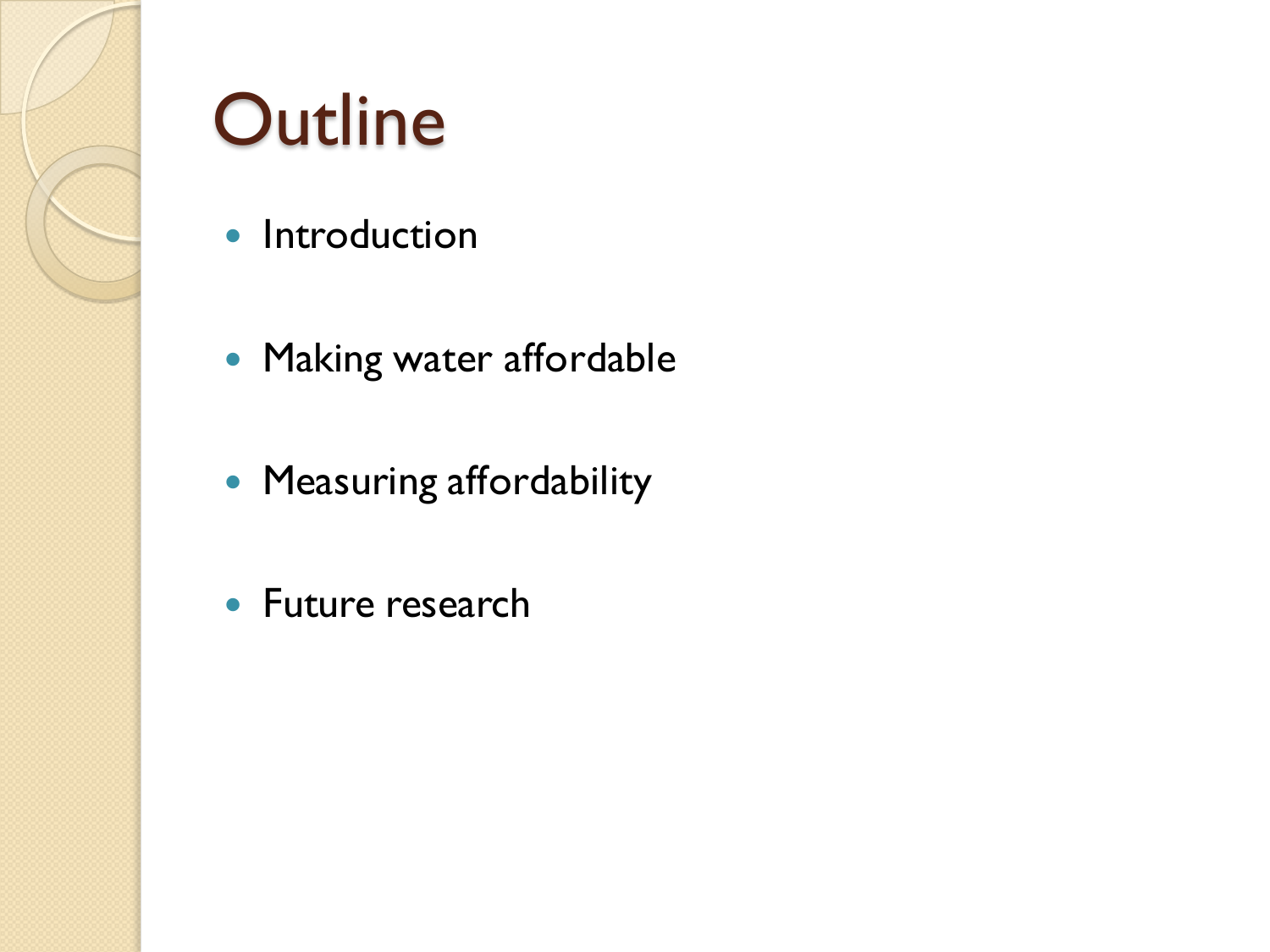# Introduction

- Is water affordable for households?
- Mechanisms and measures
- Some papers published:
	- Garcia-Valiñas, M.A., Martínez-Espiñeira, R. and González-Gómez, F.J (2010), "Affordability of residential water tariffs: Alternative measurement and explanatory factors in southern Spain", *Journal of Environmental Management,*91(12),2696-2706*.*
	- García-Valiñas, M.A., Martinez-Espiñeira, R. and González-Gómez, F. (2010), *"*Measuring water affordability: a proposal for urban centers in developed countries", *International Journal of Water Resources Development,*26(3*),441-458.*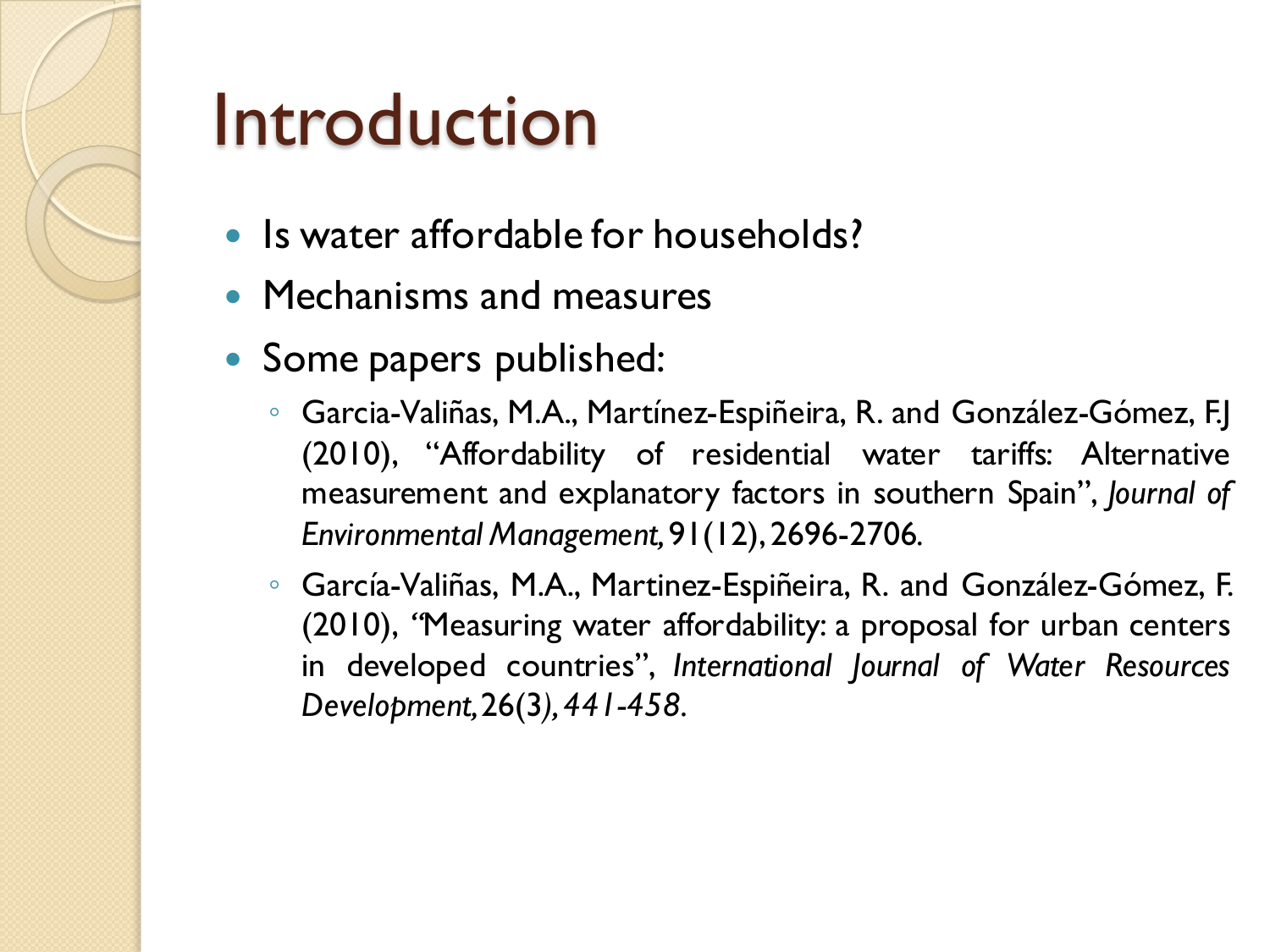### Making water affordable



Source: Adapted from OECD (2003, p.55)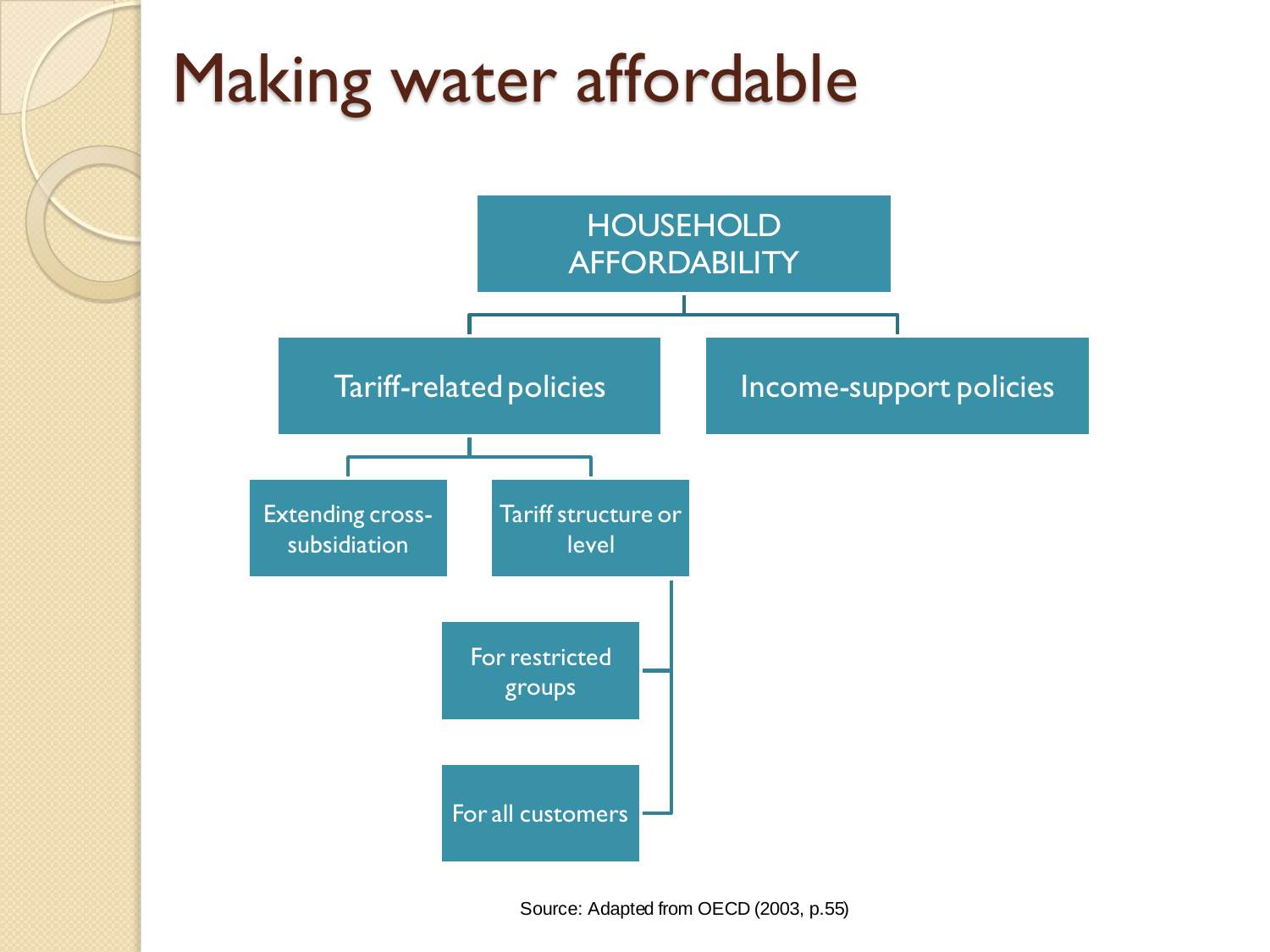## Making water affordable

#### **Residential water tariff structures in Andalusia, 2005**



Source: García-Valiñas, M.A., et al. (2010)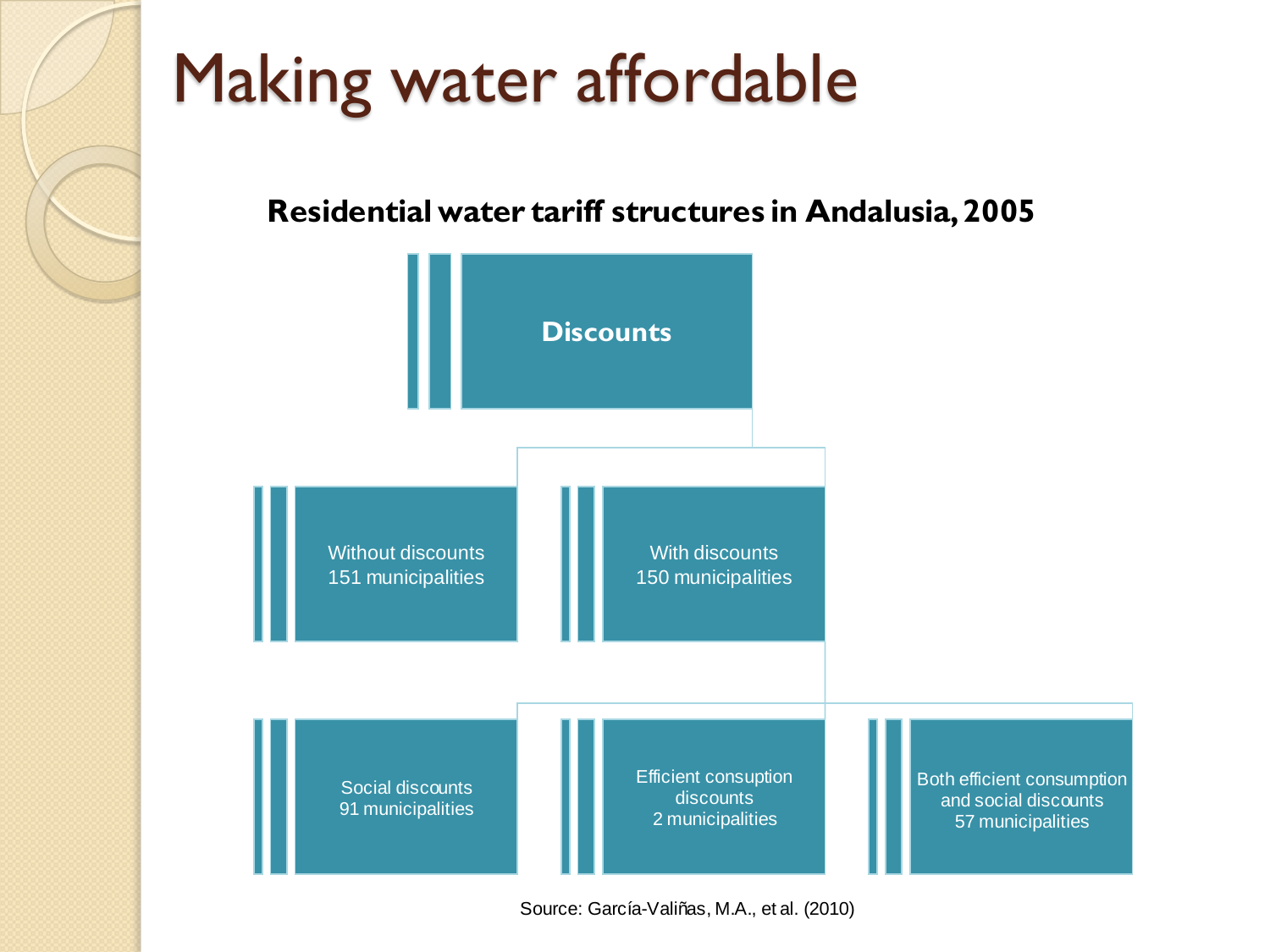• Several affordability measures have been proposed  $\rightarrow$  dividing water expenses by an index of purchasing power (OECD, 2003;Reynaud, 2008)

### $AI = WB/Y$

- According to World Bank or OECD, households' water bills should not exceed 3%-5% of their income. Reynaud (2008) define "water-poor" household as "*a household spending 3% or more of its income for paying water charges*".
- However, according to OECD (2003, p.37): "*The percentage of income spent on water for luxury purposes should be of no particular concern to those interested in social and affordability policies* (...)"
- In such a context, it becomes very important to distinguish between non- discretionary and "discretionary" water consumption.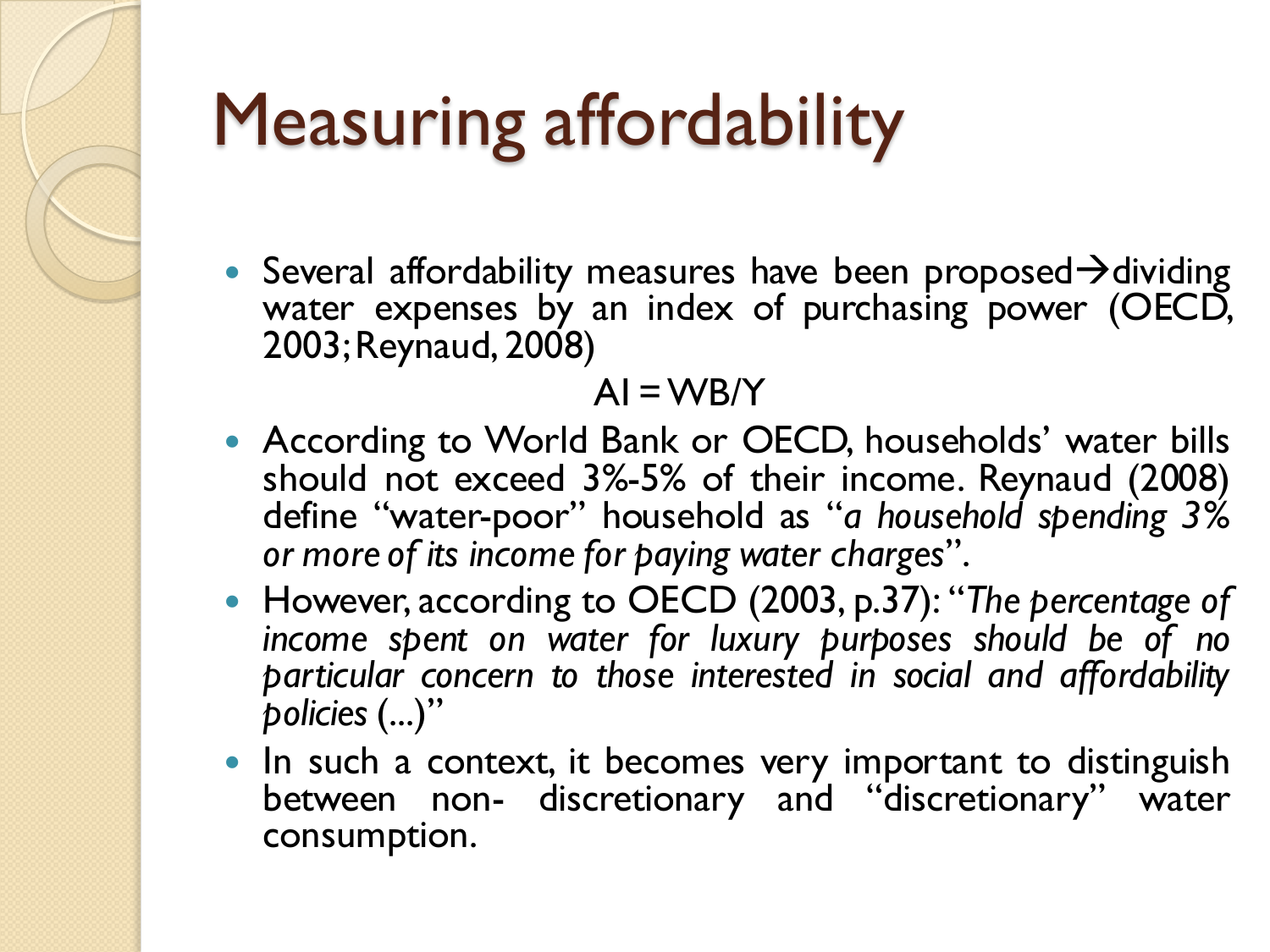

#### **Discretionary versus non-discretionarywater uses**

Residential water demand estimation derived from an Stone-Geary utility function

$$
Q^{W} = (1 - \beta^{W}) \gamma^{W} + \beta^{W} (I/P^{W})
$$
  

$$
\gamma^{W}
$$
 "minimum threshold"

- $\blacksquare$  This functional form is showing strong habits
- Empirical studies: (Al-Qunaibet and Johnston 1985; Gaudin et al. 2001; Martínez-Espiñeira and Nauges 2004; Madhoo 2009; Meran and von Hirschhausen 2009; Nauges et al. 2009; Schleich 2009; Monteiro 2010; Garcia-Valiñas et al. 2010; Dharmaratna and Harris 2012; Renzetti et al. 2015;Clarke et al. 2017;Roibás et al. 2018)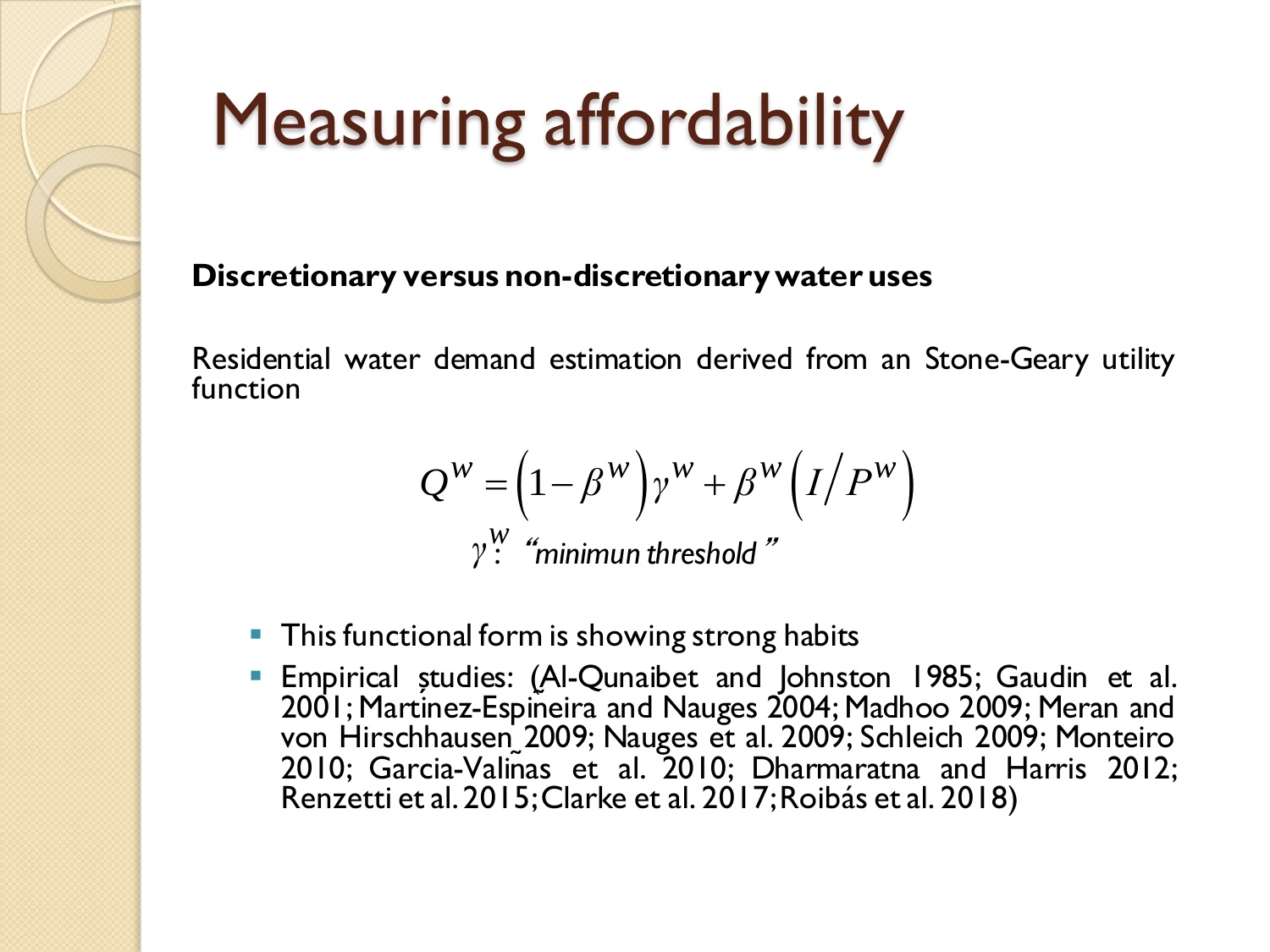#### **Stone-Geary utility function: some empirical results**

- **Andalusia,Spain (301 municipalities; 2005)**
	- **Minimum threshold Average household → 112 l/person/day**
- France (5,510 local communities; 1998, 2001, 2004)
	- Minimum threshold  $\rightarrow$  Average household  $\rightarrow$  123 l/person/day
- Australia (2,141 households, Brisbane, 2009-2010)
	- Minimum threshold = Average household  $\rightarrow$  92-103 l/person/day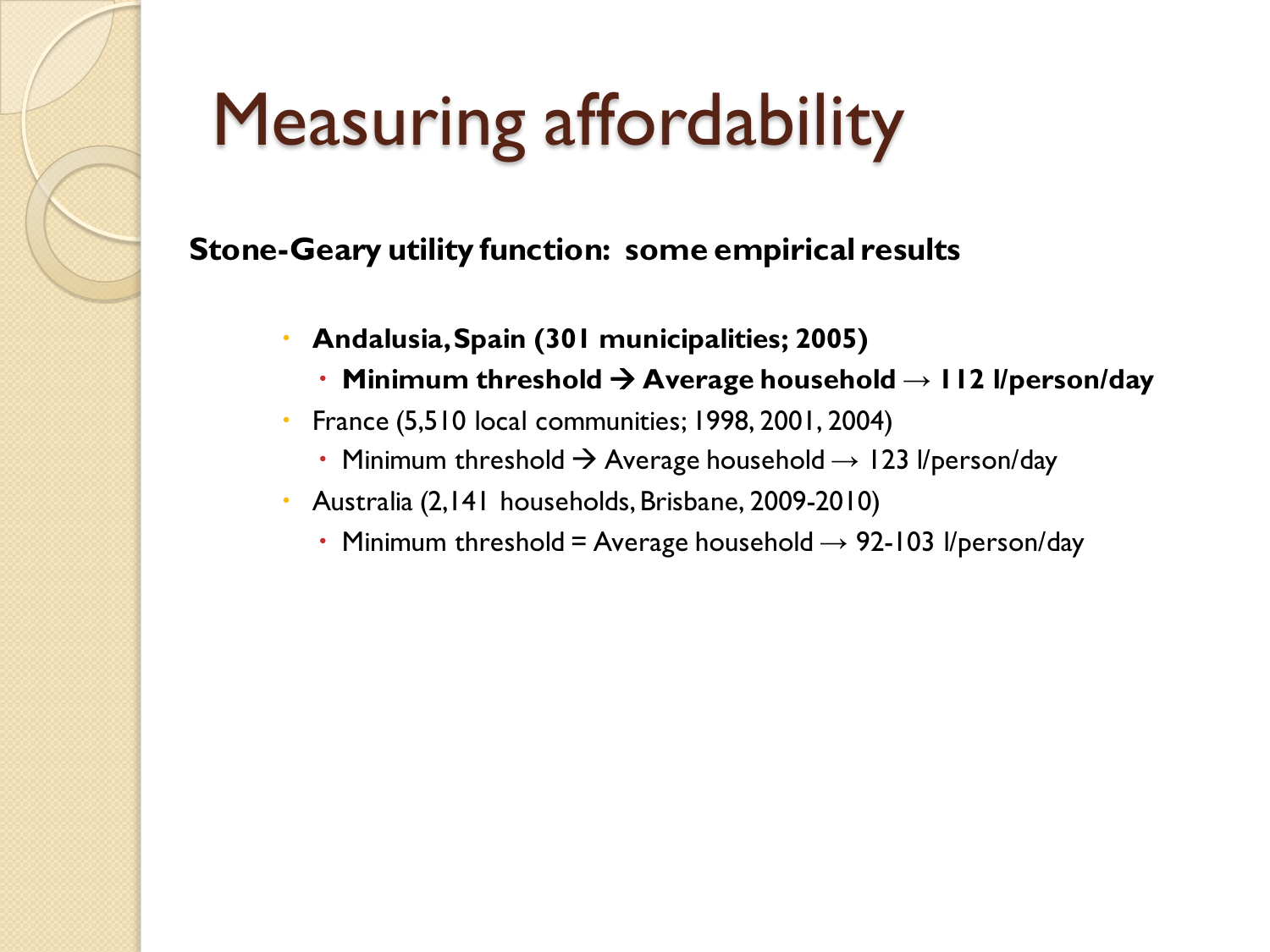

#### **Affordability in Andalusia, 2005**

| <b>Variable</b>  | <b>Mean</b> | <b>Std. Dev.</b> | Min   | <b>Max</b> |
|------------------|-------------|------------------|-------|------------|
| NDWB(euros/year) | 127.99      | 46.39            | 19.24 | 215.26     |
| $AI*$ (%)        | 1.09        | 0.43             | 0.19  | 2.58       |
| AI (%)           | 1.63        | 0.90             | 0.26  | 6.95       |

Source: García-Valiñas, M.A., et al. (2010)